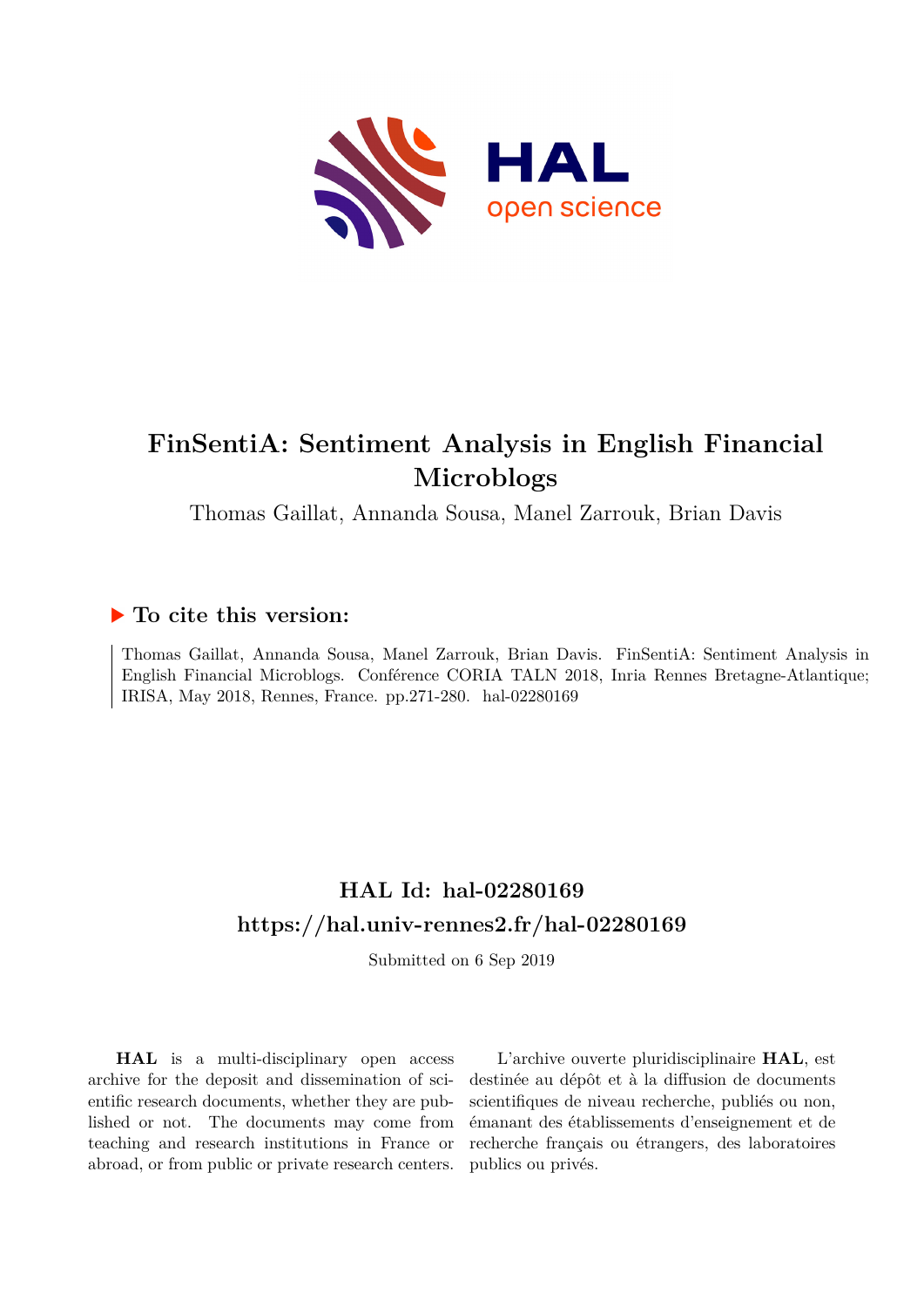### FinSentiA: Sentiment Analysis in English Financial Microblogs

Thomas Gaillat (1), Annanda Sousa (1), Manel Zarrouk (1), Brian Davis (2) (1) Insight Centre for Data Analytics, IDA Business Park, Ireland (2) Maynooth University, Ireland firstname.surname@insight-centre.org, brian.davis@mu.ie

# R ÉSUM É

### FinSentiA: Analyse de Sentiments dans les Microblogs Financiers en Anglais

L'objectif de cet article est de pr ésenter la construction d'un syst ème d'analyse de sentiments dans le domaine des microblogs financiers en anglais. Le but de notre travail est de construire un classifieur pour la pr édiction de sentiments chez les investisseurs financiers sur les plateformes de microblogs telles que StockTwits et Twitter. Notre contribution montre qu'il est possible de mener une analyse fine des sentiments. Apr ès extraction des entit és financi ères et leurs contextes, le syst ème attribue des scores en valeurs continues. Il repose sur une approche par r éseaux profonds pour la méthode de classification. Les résultats montrent un F1-score de 0.85 (2 classes) et une valeur de similarit é cosinus de 0.62.

### ABSTRACT-

#### FinSentiA: Sentiment Analysis in English Financial Microblogs

The objective of this paper is to report on the building of a Sentiment Analysis (SA) system dedicated to financial microblogs in English. The purpose of our work is to build a financial classifier that predicts the sentiment of stock investors in microblog platforms such as StockTwits and Twitter. Our contribution shows that it is possible to conduct such tasks in order to provide finegrained SA of financial microblogs. We extracted financial entities with relevant contexts and assigned scores on a continuous scale by adopting a deep learning method for the classification. Results show a 0.85 F1-Score on a two-class basis and a 0.62 cosine similarity score.

MOTS-CLÉS : Analyse de Sentiments, Entités Financières, Valeurs Continues, Fouille de Donn ées d'Opinions, Granularit é Entit é

KEYWORDS : Sentiment Analysis, Financial Entities, Continuous Scale, Opinion Mining, Entity level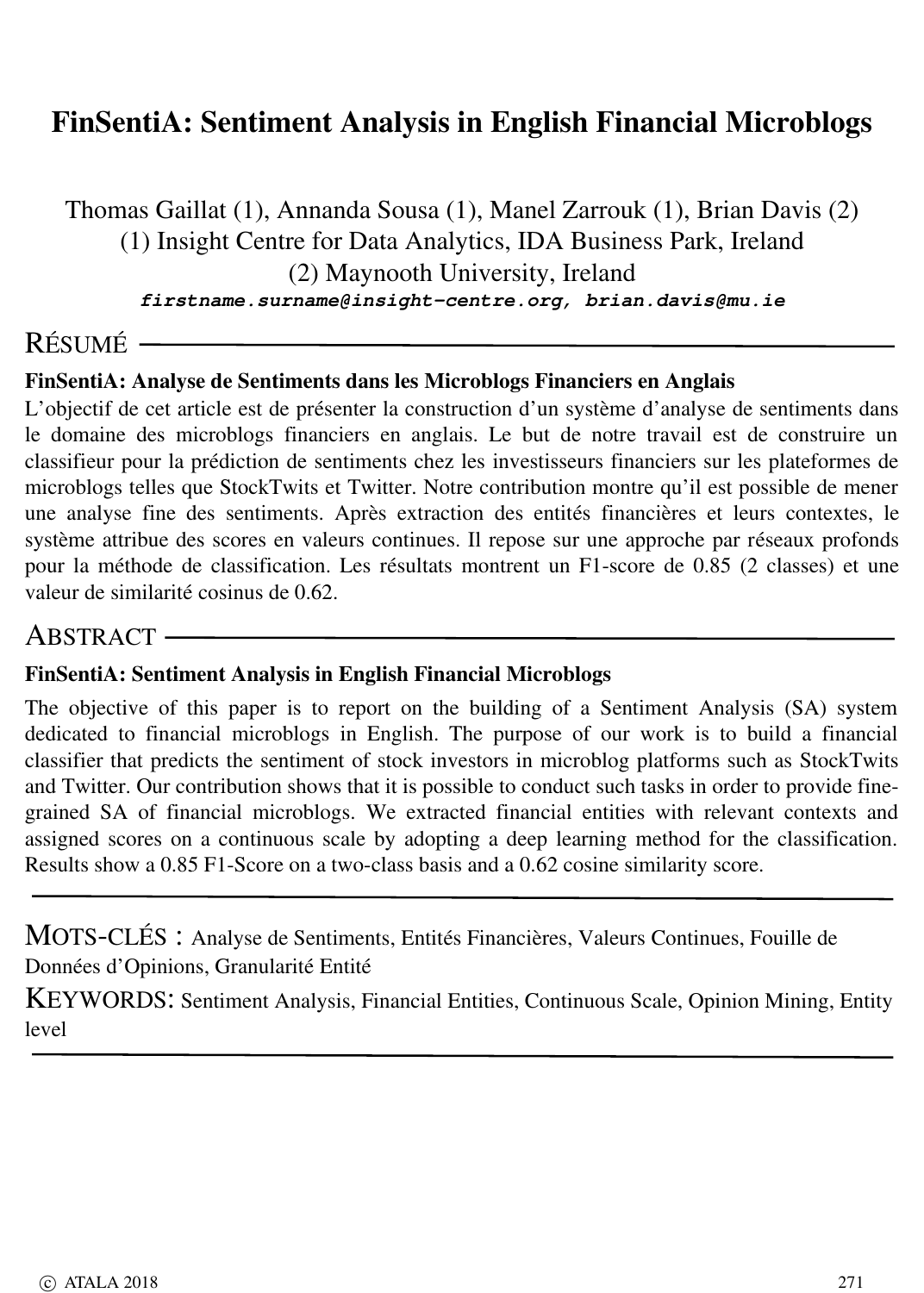# 1 Introduction

Stock investment platforms like StockTwits<sup>1</sup> provide their users with many indicators of live events occurring on markets. To anticipate volatility, seen as a risk, investors use indexes such as the VIX 2 (Volatility IndeX) which is interpreted as a measure of investor confidence with respect to S&P 500 stock index option prices (Blitzer, 2017). The VIX is calculated from numerical values which module investor sentiment but there is an increasing interest in capturing opinions on finance from social media as an alternative source of sentiment. In a highly competitive and volatile domain such as investing, acquiring an insight into the public opinion of relevant and valuable economic signals can give a competitive edge and allow more informed investment decisions to be executed. Microblog messages posted on social media such as Twitter or StockTwits are central to determining these economic signals.

Sentiment Analysis (SA) plays a central role for this purpose. Intersecting between the fields of Computational Linguistics and Natural Language Processing, the field has a long tradition in the use of tools to automatically determine sentiments in documents (Liu, 2012; Pang & Lee, 2008). It is admitted that SA tends to perform best when restricted to a specific domain and much work, so far, has focused on domains such as hotel and product reviews. In the financial domain some studies have used press articles with economic and financial focuses (Malo et al., 2013a; Malo et al., 2013b) but few studies were conducted on financial microblog messages (Bollen et al., 2011). And yet, due to the specific style of this type of messages, financial microblog SA requires adapted NLP methods. In addition, despite the need of financial experts to have a more revealing fine-grained analysis, most studies so far have concentrated on classifying sentiments in categories at sentence or document level. Recently, there have been some studies focusing on entities on a continuous scale (Cortis et al., 2017), but they were based on alreadyidentified text spans which simplified the sentiment assignment task. Finally, many studies have used supervised learning approaches but, as far as we know, few have applied deep learning methods.

The purpose of our research is to develop a fine-grained financial SA classifier for the  $SSIX<sup>3</sup>$ project. In this paper, we present a supervised learning approach <sup>4</sup> which relies on a financial microblog Gold Standard for the training of a neural network. The SA is carried out in a finegrained fashion: i) by extracting entities, i.e. stocks, along with relevant contexts ii) by assigning sentiment scores on a continuous polarity scale ranging from  $-1$  to 1. The remaining of this paper is divided into four sections. In Section 2, we provide a short review of related work in the domain of financial SA. Section 3 covers the method used to build the financial classifier. In Section 4, we present the results followed by a short discussion. We conclude in Section 5.

<sup>&</sup>lt;sup>1</sup> See https://stocktwits.com

<sup>&</sup>lt;sup>2</sup> Cboe created the Volatility Index<sup>®</sup> (VIX<sup>®</sup> Index) which is a benchmark index to measure the market's expectation of future volatility.

<sup>&</sup>lt;sup>3</sup> Social Sentiment IndeX is a sentiment analysis platform dedicated to financial microblogs<br><sup>4</sup> This financial classifies is approximal and supilable for users as it is implemented in the

This financial classifier is operational and available for users as it is implemented in the SSIX online platform. See https://ssix-project.eu/knowledgebase\_category/demos/  $\circ$  ATALA 2018 272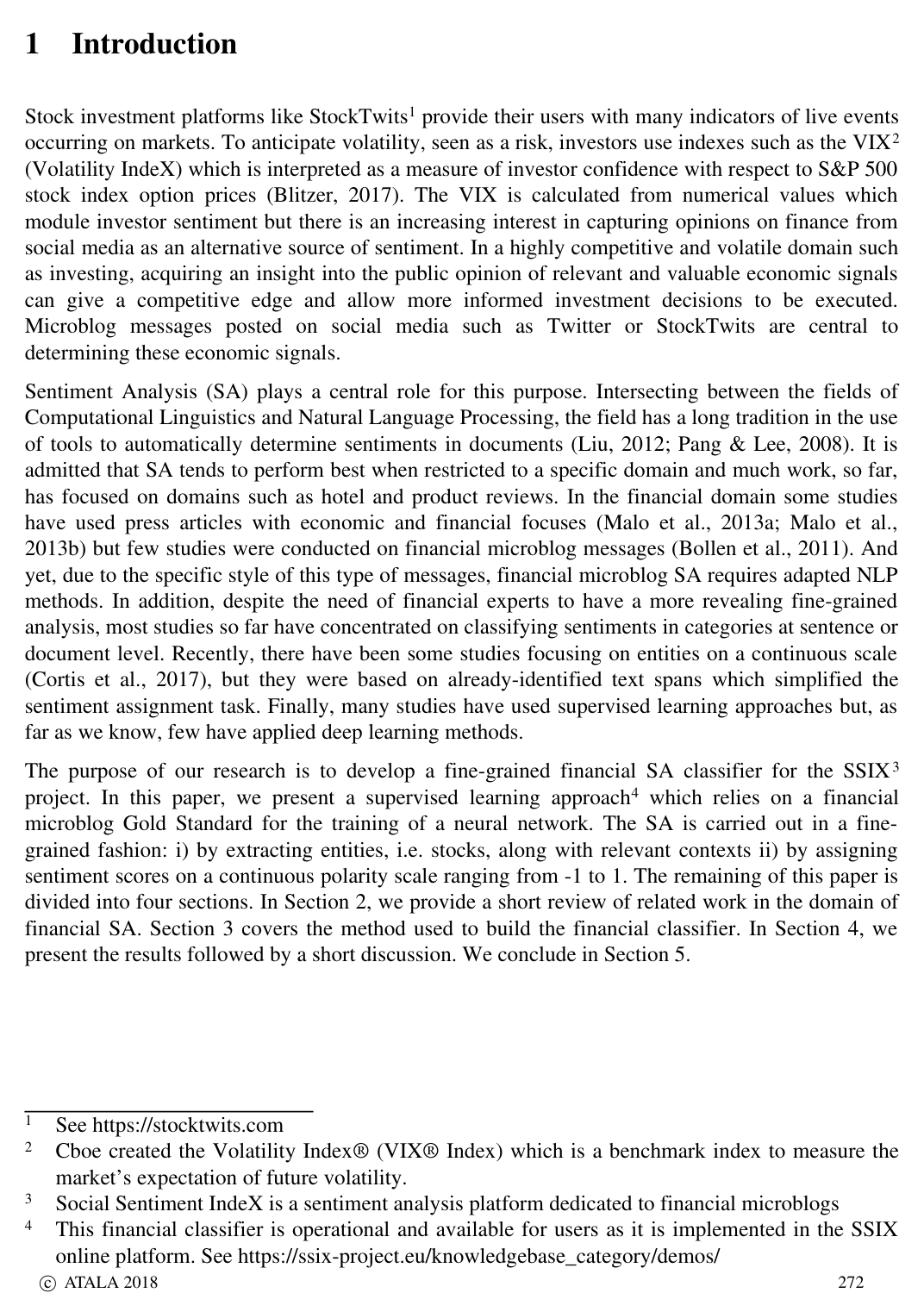# 2 Related work in financial sentiment analysis

Given the broad diversity of studies conducted in the domain of SA to date (see Liu, 2012; Pang & Lee, 2008 for a detailed overview of the domain) and due to the scope of the SSIX project, we choose to focus this review of related work to the financial domain only. There have been two types of approaches: rule-based and supervised learning approaches. Rule-based approaches consist in dictionary lookups for the assignment of polarities. Typically, the first step of the task consists in building a lexicon of terms from a domain-specific corpus together with their respective polarities (Loughran & McDonald, 2011; Moreno-Ortiz & Fernández-Cruz, 2015; Tetlock, 2007). The second step of the rule-based approach is to create rules for polarity lookups. (see (Loughran & McDonald, 2011; Malo et al., 2013a; Malo et al., 2013b; Tetlock, 2007; Wiebe et al. 2005) for variations in the approach).

The second type of approach in SA relies on supervised learning methods. When applied to financial texts, these Machine Learning (ML) methods make use of annotated documents that are used to "learn" specific financial features in order to subsequently classify. Some studies use common feature engineering strategies relying on internal text features such as bag-of-words, Partof Speech (POS) tags and Named Entities (Antweiler & Frank, 2004; O'Hare et al., 2009; Schumaker et al., 2012; Sprenger et al. 2014). Other studies add polarities from lexicons as features of vectors (Bollen et al., 2011; Malo, et al., 2013b) and assign sentiment classes at sentence level. In terms of results, (Bollen et al., 2011) reported best results with a 0.869 threeclass accuracy.

More recently, as part of the SSIX project (Davis et al., 2016), (Cortis et al., 2017) gave the opportunity for SemEval2017 candidates to conduct experiments based on the data set used in our experiment. The best scores were obtained by combining features such as POS, Word embeddings (Mikolov et al., 2013) and financial lexicons in ML approaches including neural network architectures (Ghoshal et al., 2017; Jiang et al., 2017).

The presented approaches focus on SA at sentence/document level while our finer-grained approach targets entities on a continuous scale. We use a different implementation of cosine similarity that targets entities, and we do not use manually selected text spans for sentiment assignment.

# 3 Method

This section covers the method used to build the financial classifier. We describe the evaluation corpus before detailing the experimental setup.

### 3.1 Evaluation corpus

The corpus<sup>5</sup> is a data set that was made available for SemEval-2017 Task 5 (Cortis et al., 2017). It was specifically created for the purpose of financial SA in microblogs. It is a collection of 2,002 microblog messages in English from the Twitter and StockTwits platform. The messages were manually annotated to assign one sentiment score per financial entity (i.e. stocks) of each message.

 $\overline{5}$  This data set was published as a Gold Standard and is publicly available from https://ssixproject.eu. For legal reasons, it only includes 1,336 StockTwits messages.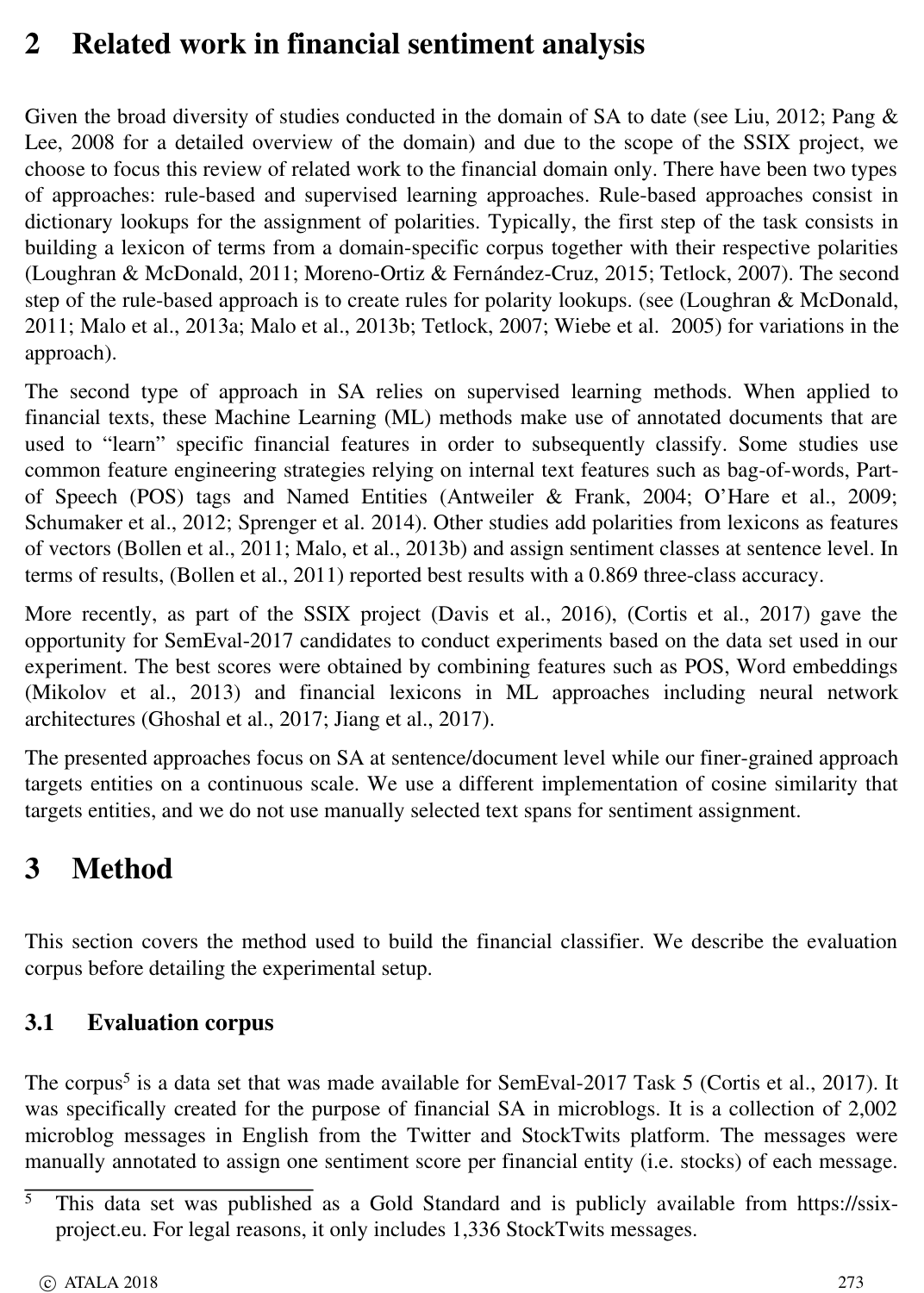Table 1 shows the distribution of sentiments. To rate the sentiments on stocks—i.e, *cashtags* such as \$AAPL for Apple—the scores were given on a continuous scale of [-1; 1] from *bearish*<sup>6</sup> to *bullish<sup>7</sup>*. To measure reliability, inter-rater agreement was calculated at entity level using Fleiss's Kappa and Krippendorff's alpha (0.69 and 0.61 respectively) prior to consolidating raters' scores. For more on this Gold Standard (GS) see (Gaillat, Zarrouk, Freitas, & Davis, 2018). For the experiment (Section 3.3), the corpus is divided into two subsets on a 8020% basis. The training set accounts for 1,761 messages.

|              | <b>Positive Sentiments</b> | <b>Negative Sentiments</b> |
|--------------|----------------------------|----------------------------|
| Training set | 1,931                      | 934                        |
| Test set     | 393                        | 197                        |

TABLE 1: Distribution of positive and negative sentiments for entities in the training and test sets

### 3.2 Evaluation metrics

We use two evaluation metrics for the purpose of our study. The first and main evaluation metric, implemented in Semeval-2017 task  $5$  (Cortis et al., 2017), is the cosine similarity function which uses two vectors of values, i.e. the Gold Standard (GS) scores per entity and the predicted scores by the classifier. A score of 1 indicating perfect similarity. The second metric (not required in SemEval-2017) is provided as an additional measure. It is based on recoding continuous values into two positive and negative categories  $([-1, 0[$  and  $[0, 1]$  intervals) the two possible polarities. We then conduct precision and recall as well as overall accuracy measurements per class. This evaluation method is implemented to provide a basis for comparison with other studies even though they may use a different number of classes. Calculating the cosine of the angle between the two vectors provides a measurement of the overall similarity between the two sets of values (Ghosh et al., 2015; Jurafsky & Martin, 2009). The metric gives results on a scale of  $[-1,1]$ , with 1 indicating perfect match between the two lists of values (See Formula (1)). Let G be the vector of values from the evaluation corpus, and let P be the vector of predicted values.

(1) 
$$
\text{cosine}(G, P) = \frac{\sum_{i=0}^{n} (Gi, Pi)}{\sqrt{\sum_{i=0}^{n} G_i^{2}} \cdot \sqrt{\sum_{i=0}^{n} P_i^{2}}}
$$

### 3.3 Experimental set up

This section details the experimental set up involving linguistic preprocessing (message splitting and cleaning), feature engineering and deep learning classification.

<sup>&</sup>lt;sup>6</sup> *Bearish* indicates the belief that the price of an asset will fall.

<sup>7</sup> *Bullish* is the opposite of *bearish* c ATALA 2018 274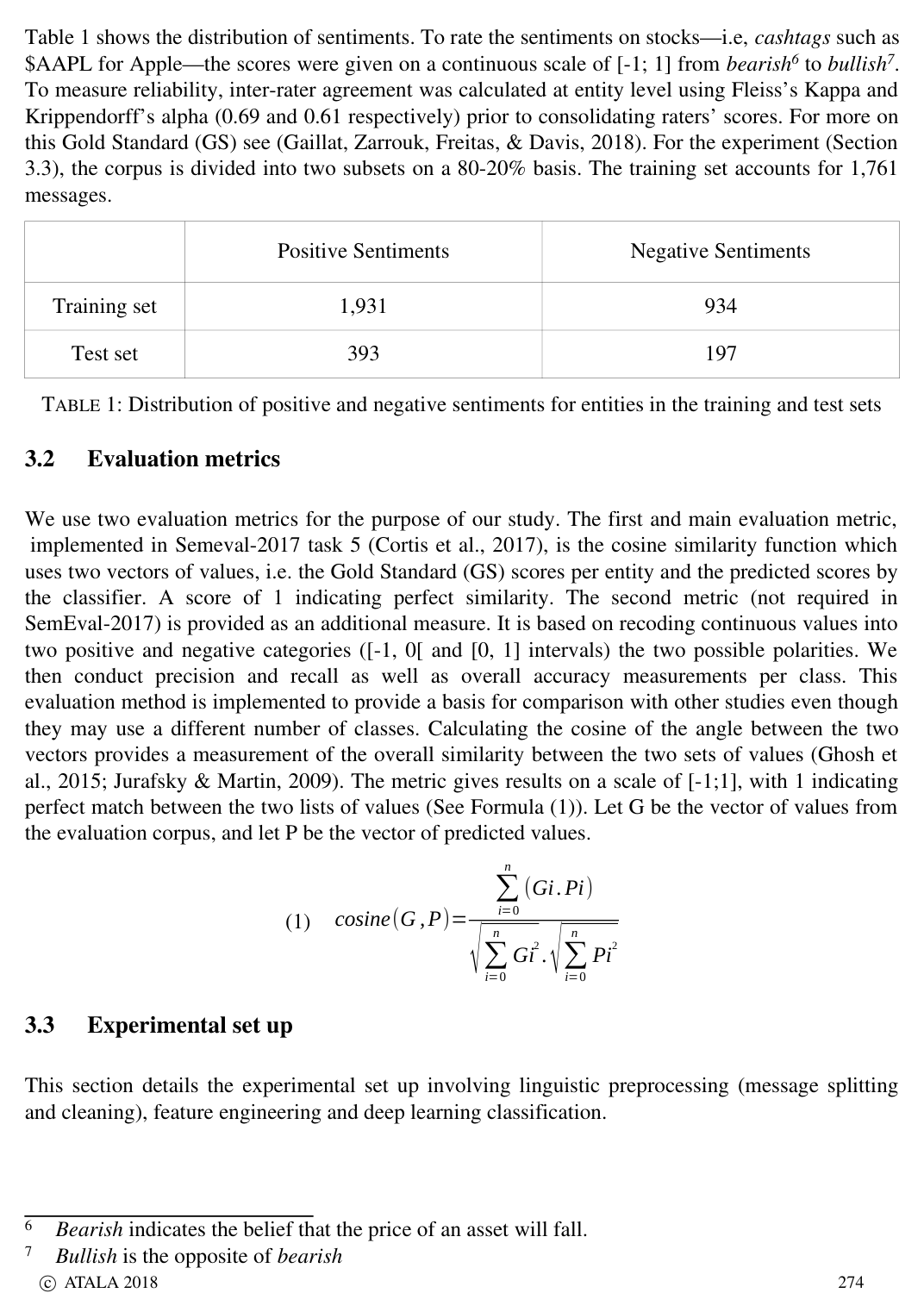(Cortis et al., 2017) relied on the message spans that matched entities and scores, thus avoiding noisy data. However, in our case, we dealt with entire messages to mirror the reality of incoming data into the system. Consequently, it was necessary to apply a method in order to split sentences into segments that contain entities with relevant contexts. Example (1) shows that \$IBM and \$WYNN are target entities that are not adjacent and are separated contextually with different sentiments.

(1) "\$IBM was THE play today *but* this \$WYNN ain't bad either"

The splitting strategy is twofold. Firstly, an algorithm determines whether entities should be treated as one single target or independently on the basis of adjacency. Adjacent entities are treated as one and non-adjacent entities are treated separately. Secondly, another algorithm determines whether messages should be split and how. This algorithm uses the targets determined by the first algorithm. It essentially splits sentences if targets are separated by more than one word. As a result, the sentence in Example 1 is split in two segments at the *but* coordination conjunction. Sentences also undergo stemming along with stop-word and punctuation elimination in order to strip messages of noisy data. To create an abstract representation of each segment, feature engineering is applied next. The influence of the performance of this pre-processing was evaluated by conducting classification with and without it. Results with version 2.2 of the model show an improvement in cosine similarity scores from 0.57 to 0.62.

### *3.3.2 Feature engineering*

At this point, the messages are converted into a machine-readable vector representation. Each split message goes through a vectorisation process in which words are turned into feature values. To build the vector space, we use different four types of features. Compared with (Jiang et al., 2017), their work presented a bigger selection of features (12 types), several of them are the same as those we use, e.g. Bag of Words and sentiment lexicons such as Afinn<sup>8</sup> and SentiWordNet<sup>9</sup>. We experimented with some features implemented in Jiang's model such as Word Embedding (Google  $W2V^{10}$ ), and more sentiment lexicons (Bing Liu opinion lexicon<sup>11</sup>, General Inquirer lexicon<sup>12</sup>, MPQA<sup>13</sup>). However, in our proposed model the best result of features combination is shown in Table 1. As regard (Ghosal et al., 2017), they only used features from Word Embedding models.

<sup>8</sup> Available at http://www2.imm.dtu.dk/pubdb/views/publication\_details.php?id=6010<br>9 Available at http://sentiwordnet.isti.cnr.it/

<sup>9</sup> Available at http://sentiwordnet.isti.cnr.it/<br> $^{10}$  Google word to vector at https://code.google

<sup>&</sup>lt;sup>10</sup> Google word to vector at https://code.google.com/archive/p/word2vec/<br><sup>11</sup> Available at https://www.cs.uic.edu/~liub/EBS/centiment.apalysis.html

Available at https://www.cs.uic.edu/~liub/FBS/sentiment-analysis.html

<sup>12</sup> Available at http://www.wjh.harvard.edu/~inquirer/homecat.htm

<sup>13</sup> Available at http://mpqa.cs.pitt.edu/  $\circ$  ATALA 2018 275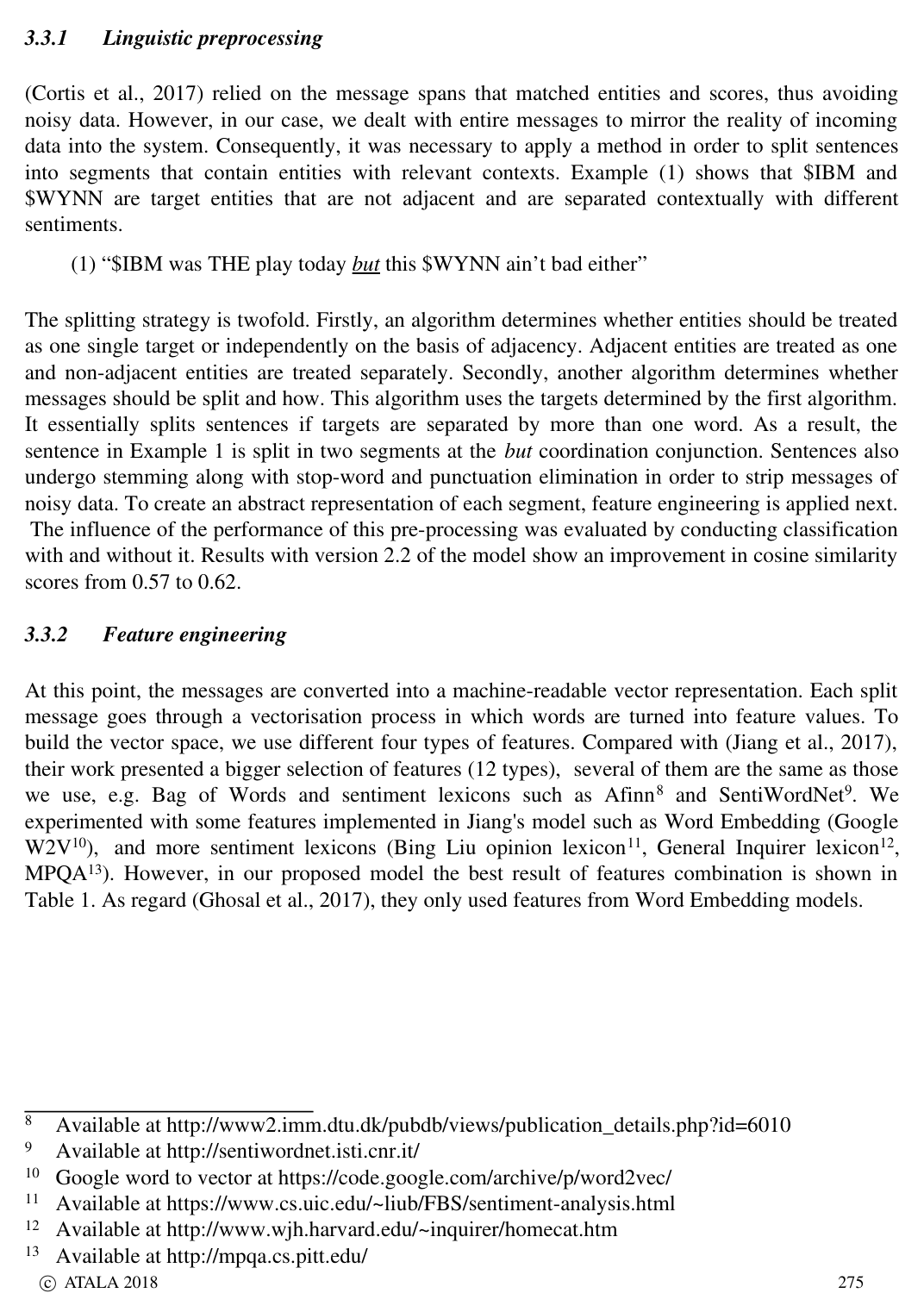| <b>Features</b>                    | Description                                                                                                                                                                                                                                                                               |  |
|------------------------------------|-------------------------------------------------------------------------------------------------------------------------------------------------------------------------------------------------------------------------------------------------------------------------------------------|--|
| Bag of<br>words                    | After stemming, the vocabulary size is 1,006 dimensions. Feature binary values are<br>embedded within a token representation of messages that keeps track of word order.                                                                                                                  |  |
| Sentiword<br><b>Net</b><br>lexicon | Feature values are extracted from SentiWordNet (Baccianella et al., 2010) in which<br>words are assigned positive and negative polarity in a $[0;1]$ interval. They are<br>embedded in a token representation of each sentence to keep track of the order of<br>sentiments in a sentence. |  |
| AFINN <sup>14</sup>                | Feature values are extracted from a list of 2,477 words and phrases with polarity<br>information ranging from $-5$ to 5 (Nielsen, 2011)                                                                                                                                                   |  |
| Vader<br>predicted<br>sentiment    | Feature value provided by Vader (Hutto & Gilbert, 2014), a rule-based heuristic<br>relying on lexicon and aggregation for scoring.                                                                                                                                                        |  |

TABLE 2: Lexicon and linguistic features used for classification

### *3.3.3 Deep learning classification*

The classification process is run through a neural network using a deep learning model with recurrent LSTM and dense layers. These layers have 5 and 7 hidden layers respectively. This number of layers is the result of a layer incremental process to maximise results. (Figure 1 shows the neural network structure.



FIGURE 1: The structure of the neural network used in the financial classifier

The process is divided into two stages. Firstly, bag of words and Sentiwordnet (Baccianella et al., 2010) feature vectors are used as input for two parallel sets of five LSTM layers. These reduce the initial feature representation to optimize the number of dimensions by keeping the most significant features. The LSTM layers result in two vectors which are subsequently concatenated with the other feature vectors built with Vader (Hutto and Gilbert 2014) and Afinn (Nielsen, 2011). Secondly, the resulting concatenation is used as input for seven dense layers. A 25% dropout layer (Srivastava et al., 2014) is added because it is an efficient approach to prevent dataset overfitting. The output is a sentiment value included in the [-1;1] interval. Our neural network structure is similar to (Ghosal et

<sup>14</sup> Available at http://www2.imm.dtu.dk/pubdb/views/publication\_details.php?id=6010 c ATALA 2018 276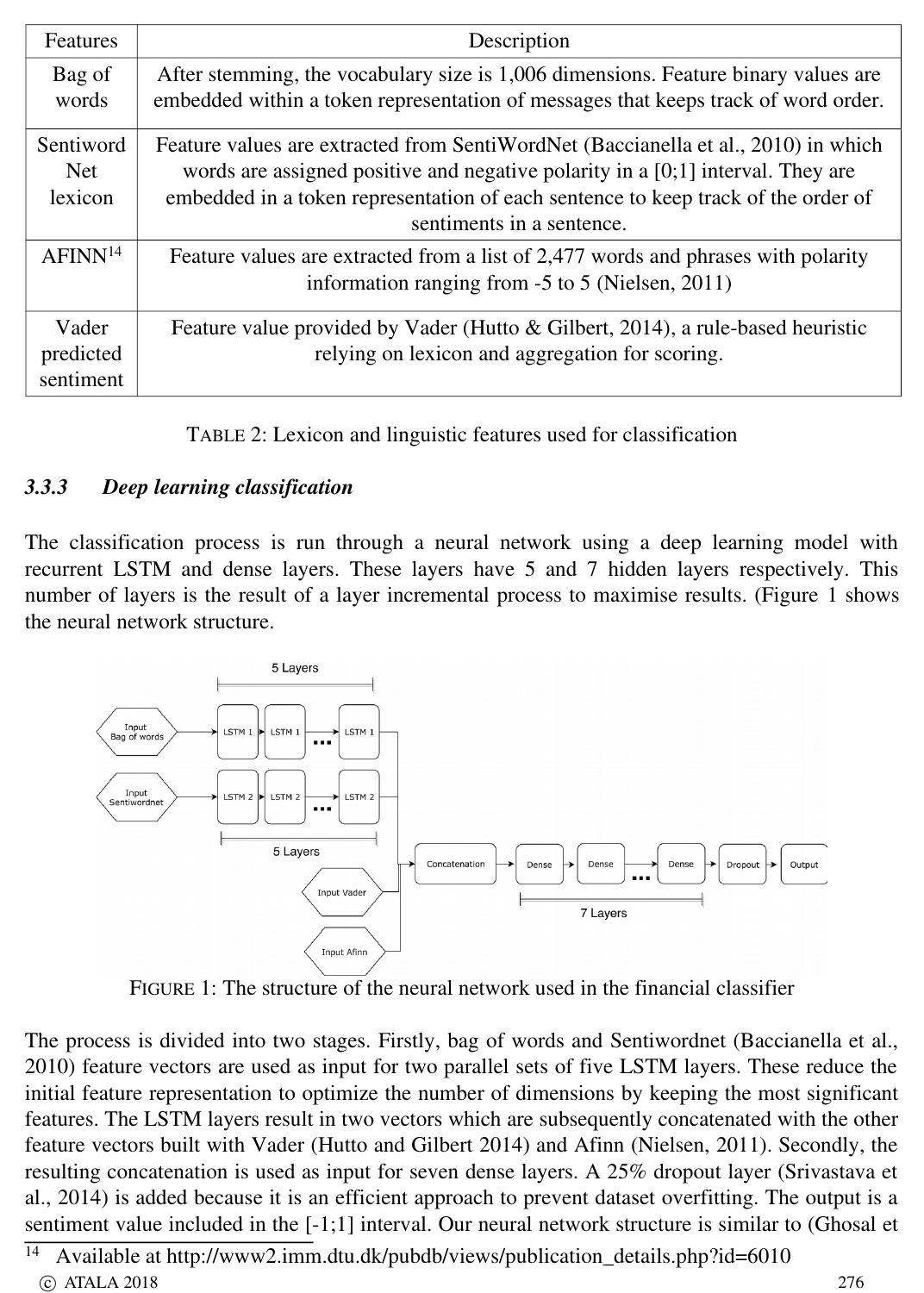al., 2017) structure on the matter of having a set of LSTM with Dense layers. But their model differs from ours regarding the number (smaller) of layers and nodes from both the LSTM and Dense layers. In addition, they created an ensemble of neural networks to produce their final classifier model.

## 4 Results and discussion

Figure 2 shows the distribution of the predicted (right) and the test set (left) of sentiment scores at entity level. We can see clearly that the scores predicted by the classifier have the same distribution pattern as the ones from the test set from the Gold Standard. We notice, though, that there is a lack of predicted scores in the intervals  $[0.5, 1]$  and  $[-0.5, -1]$ . This can be explained by the inability of our model to learn from the training set due to the very small number of scores in these intervals in the GS. This can be seen in the scatter plot of the training set occurrences (Figure 3).



FIGURE 2: Distribution of the predicted and GS sets of sentiment scores at entity level

FIGURE 3: Dispersion of sentiment scores in the training set

As the closest existing work to ours is (Cortis et al. 2017), we computed our system performance using the exact same evaluation method they used. We decided not to use the predefined manually selected spans they use. Instead, we kept the real world configuration, which means dealing with entire messages, as they are, even if that implies adding a preprocessing step and dealing with the noise. Our system had 0.713 versus 0.733 for (Jiang et al. 2017).

As their evaluation method calculate the average of the cosine similarities at message level and not at entity level (both for the predicted and the test set), we decided to modify the method (see section 3.2) for it to take into consideration the entity scores distinctively, which keeps the finegrained characteristic.

As we cannot compare totally our work to theirs we decided to have an internal baseline. We built a baseline model with Word2vec and SentiWordNet as features run through a 1-hidden-layer neural network. The cosine similarity function gives results taking into consideration the continuous values of the scores (see Table 3 for comparisons with the baseline model).

One point of discussion is about the cosine similarity measure which is the most used in the sentiment analysis domain. A more suitable evaluation metric that takes into consideration not only

```
\circ ATALA 2018 277
```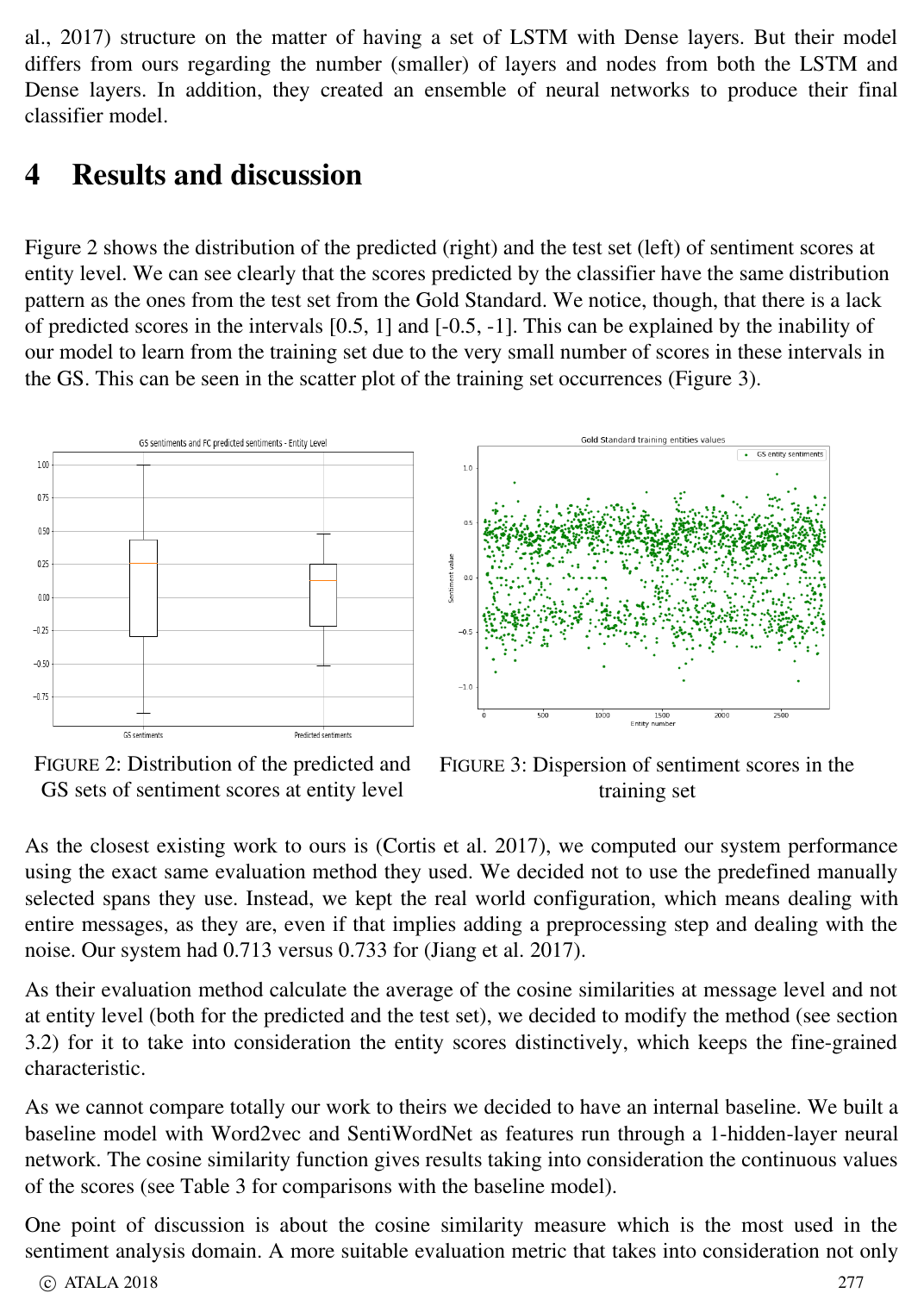the semantic similarity but also the sentiment similarity (Mohtarami et al. 2012) as not only the semantic space is important but also the emotional space.

To add another perspective to our results we computed as well the Accuracy and the F1-Scores of our model on a negative and positive classes basis  $($ ]-1,0] and  $]0,1]$  ). Our main evaluation metric still the one described above (section 3.2) as it maintains the fine grained aspect of our work.

| <b>Entity Level</b>      | Financial Classifier version 1.0<br>(Baseline) | Financial Classifier version 2.2 |
|--------------------------|------------------------------------------------|----------------------------------|
| <b>Cosine Similarity</b> | 0.3352                                         | 0.6269                           |
| Accuracy                 | 0.7801                                         | 0.8028                           |
| F <sub>1</sub> -Scores   | 0.8098                                         | 0.8522                           |

TABLE 3: Accuracy and cosine similarity between predicted scores and Gold Standard results for the classification of financial entities in the Gold Standard

One point of discussion is about the cosine similarity measure. It may be relevant for semantic similarity but, in the case of sentiment similarity, it is not only the proximity of the vectors that is important but also the polarities of the values. Two vectors may be close to each other and yet have opposite values. This distinction is important in the measurement of sentiments.

# 5 Conclusion

Building a financial classifier for SA in the domain of financial microblogs faces many challenges involving linguistic engineering and machine learning tasks. Our contribution shows that it is possible to conduct such tasks in order to provide finegrained SA of financial microblogs. We extracted financial entities with relevant contexts and assigned scores on a continuous scale by adopting a deep learning method for the classification. Further steps involve exploring a more suitable evaluation metric to our case, broadening the classifier features, increasing the training sets and applying some sensitivity analysis.

## References

ANTWEILER, W., & FRANK, M. Z. (2004). Is All That Talk Just Noise? The Information Content of Internet Stock Message Boards. *The Journal of Finance*, *59*(3), 1259–1294.

BACCIANELLA, S., ESULI, A., & SEBASTIANI, F. (2010). SentiWordNet 3.0: An Enhanced Lexical Resource for Sentiment Analysis and Opinion Mining. Presented at the Proceedings of the Seventh Conference on International Language Resources and Evaluation (LREC'10), Valletta, Malta: European Language Resources Association (ELRA).

BLITZER, D. M. (2017). *S&P 500® S&P Dow Jones Indices Index Methodology*. New York, USA: S&P Dow Jones Indices.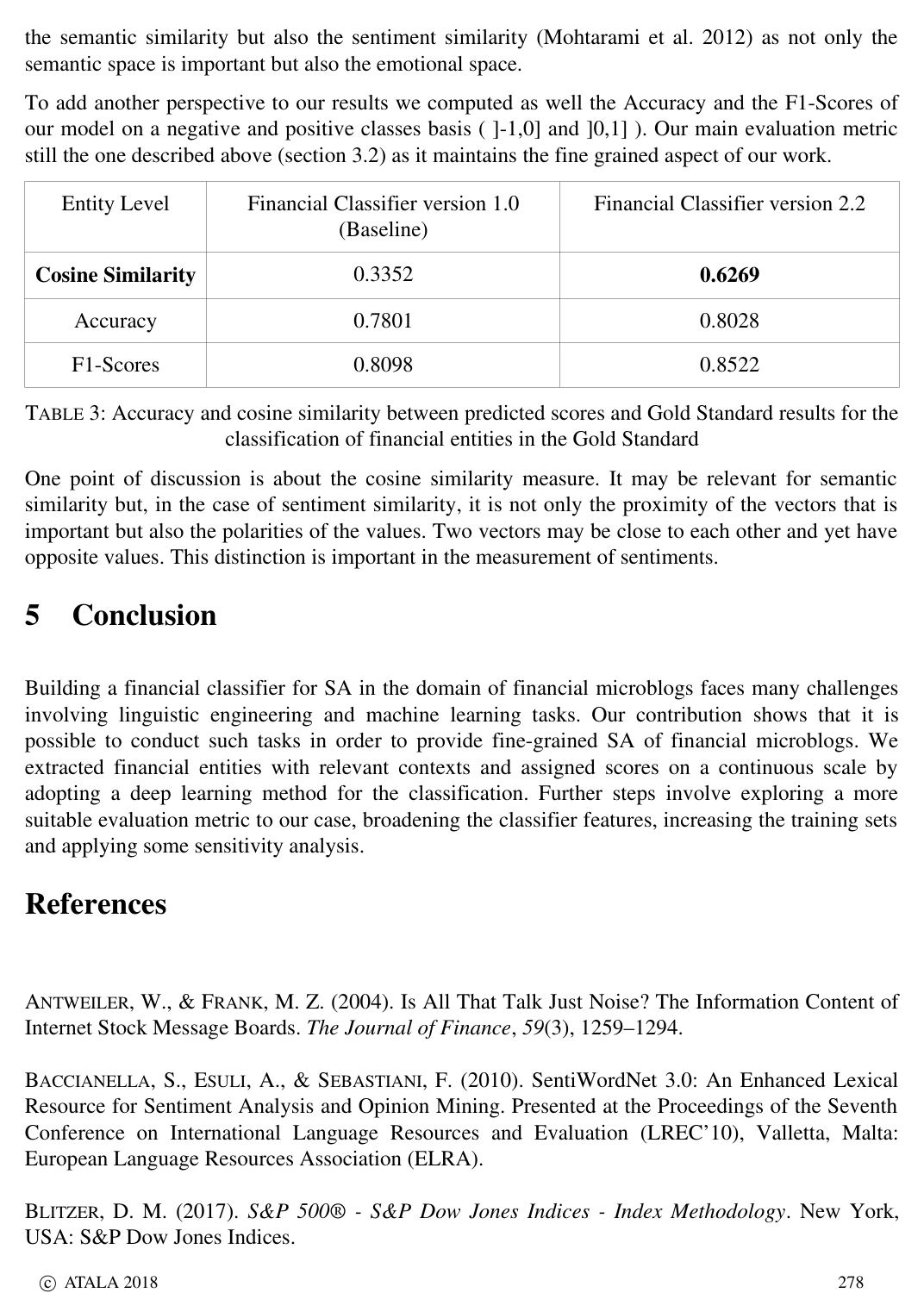BOLLEN, J., MAO, H., & ZENG, X.-J. (2011). Twitter mood predicts the stock market. *Journal of Computational Science*, *2*(1), 1–8.

CORTIS, K., FREITAS, A., DAUDERT, T., HUERLIMANN, M., ZARROUK, M., HANDSCHUH, S., & DAVIS, B. (2017). SemEval-2017 Task 5: Fine-Grained Sentiment Analysis on Financial Microblogs and News. In *Proceedings of the 11th International Workshop on Semantic Evaluation (SemEval2017)* (pp. 519–535). Vancouver, Canada: ACL.

DAVIS, B., CORTIS, K., VASILIU, L., KOUMPIS, A., MCDERMOTT, R., & HANDSCHUH, S. (2016). Social Sentiment Indices Powered by X-Scores. In *ALLDATA 2016*, The Second International *Conference on Big Data, Small Data, Linked Data and Open Data*. Lisbon, Portugal: International Academy, Research, and Industry Association (IARIA).

GAILLAT, T., ZARROUK, M., FREITAS, A., & DAVIS, B. (2018). The SSIX Corpus: A Trilingual Gold Standard Corpus for Sentiment Analysis in Financial Microblogs. In *Proceedings of the Eleventh International Conference on Language Resources and Evaluation (LREC 2018)*. Miyazaki, Japan: ELRA.

GHOSH, A., L I, G., VEALE, T., ROSSO, P., SHUTOVA, E., REYES, A., & BARNDEN, J. (2015). SemEval2015 Task 11: Sentiment Analysis of Figurative Language in Twitter. In *Proceedings of the 9th International Workshop on Semantic Evaluation*. Denver, USA: Association for Computational Linguistics.

GHOSHAL, D., BHATNAGAR, S., EKBAL, A., SHAD AKHTAR, M., & BHATTACHARYYA, P. (2017). IITP at SemEval-2017 Task 5: An Ensemble of Deep Learning and Feature Based Models for Financial Sentiment Analysis. In *Proceedings of the 11th International Workshop on Semantic Evaluation (SemEval2017)*. Vancouver, Canada: Association for Computational Linguistics.

HUTTO, C. J., & GILBERT, E. (2014). VADER: A Parsimonious Rule-Based Model for Sentiment Analysis of Social Media Text. In *Eighth International AAAI Conference on Weblogs and Social Media*. Ann Arbor, Michigan, USA: University of Michigan.

JIANG, M., LAN, M., & WU, Y. (2017). ECNU at SemEval-2017 Task 5: An Ensemble of Regression Algorithms with Effective Features for FineGrained Sentiment Analysis in Financial Domain. In *Proceedings of the 11th International Workshop on Semantic Evaluation (SemEval-2017)* (pp. 888–893). Vancouver, Canada: Association for Computational Linguistics.

JURAFSKY, D., & MARTIN, J. H. (2009). *Speech and Language Processing (2nd Edition)*. Upper Saddle River, NJ, USA: Prentice-Hall, Inc.

LIU, B. (2012). *Sentiment Analysis and Opinion Mining*. San Rafael, Calif.: Morgan & Claypool Publishers.

LOUGHRAN, T., & M C DONALD, B. (2011). When is a Liability not a Liability? Textual Analysis, Dictionaries, and 10-Ks. The Journal of Finance, 1(66), 35-66.